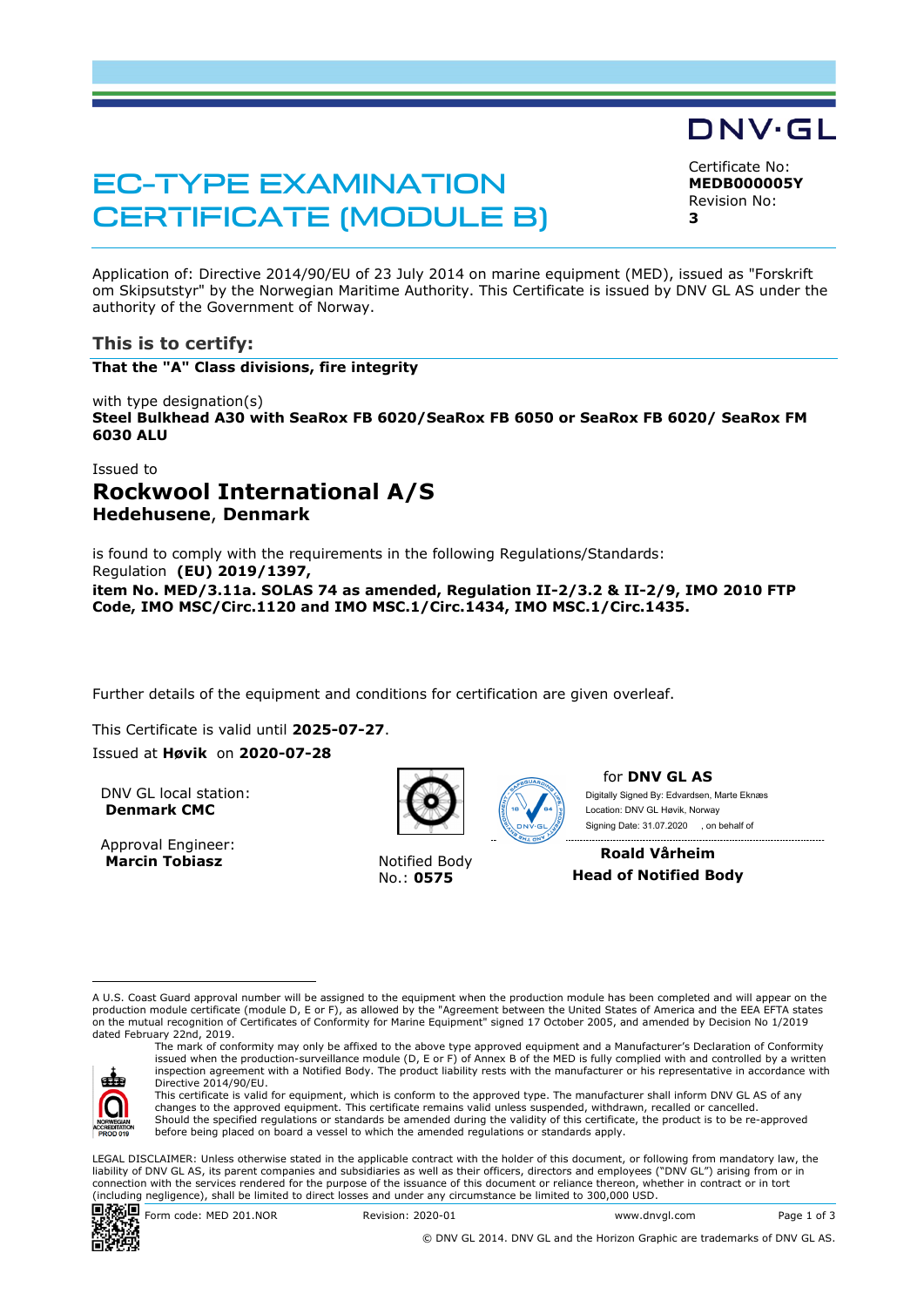Job Id: **344.1-004873-4** Certificate No: **MEDB000005Y** Revision No: **3** 

## **Product description**

"Steel Bulkhead A30 with SeaRox FB 6020/SeaRox FB 6050 or SeaRox FB 6020/ SeaRox FM 6030 ALU" composed of steel bulkhead to be insulated with one of the following variants:

- 1. SeaRox FB 6020 (density 40 kg/m<sup>3</sup>) between the stiffeners and SeaRox FB 6050 (density 70 kg/m<sup>3</sup>) around and upon the stiffeners OR
- 2. SeaRox FB 6020 (density 40 kg/m<sup>3</sup>) between the stiffeners and SeaRox FM 6030 ALU (density 50  $ka/m<sup>3</sup>$ ) around and upon the stiffeners.

#### For variant 1:

Minimal thickness of the insulation on the bulkhead between the stiffeners is 70 mm. Minimal thickness of the insulation around and upon the stiffeners is 30 mm. Insulation density range on the bulkhead between the stiffeners is 40-100 kg/m<sup>3</sup> and on the stiffeners 70-100 kg/m<sup>3</sup>.

#### For variant 2:

Minimal thickness of the insulation on the bulkhead between the stiffeners is 70 mm. Minimal thickness of the insulation around and upon the stiffeners is 30 mm. Insulation density range on the bulkhead between the stiffeners is 40-100 kg/m<sup>3</sup> and on the stiffeners 50-100 kg/m<sup>3</sup>.

#### For all variants:

- The insulation is fixed to the bulkhead by means of standard 3 mm pins in combination with 30- 38 mm diameter steel clips (spring washers).
- Distance between pins on the stiffeners is maximum 300 mm. Distance between pins on the bulkhead (between stiffeners) is maximum 300 mm.

For further details about pin-settings and design see drawings listed under Type Examination documentation below.

## **Application/Limitation**

Approved for use as a vertical fire retarding division of class A-30.

The insulation materials and adhesives used have to be approved according to the Marine Equipment Directive and bear the Mark of Conformity. This requirement may also be applicable for surface materials used, if required by relevant rules and regulations.

Each product is to be supplied with its manual for installation, use and maintenance.

#### **Type Examination documentation**

Test report No. PGA10658 dated 4 May 2015 from DBI, Hvidovre, Denmark. Test report No. PGA10731 dated 22 September 2015 from DBI, Hvidovre, Denmark.

Assessment Report Nos.:

PHA10628a dated 7 July 2015 (valid until 31 July 2020) from DBI, Hvidovre, Denmark. PHA10628b dated 7 July 2015 (valid until 31 July 2020) from DBI, Hvidovre, Denmark. PHA10628c dated 7 July 2015 (valid until 31 July 2020) from DBI, Hvidovre, Denmark. PHA10628d dated 7 July 2015 (valid until 31 July 2020) from DBI, Hvidovre, Denmark. PHA10628e dated 7 July 2015 (valid until 31 July 2020) from DBI, Hvidovre, Denmark. PHA10628f dated 11 August 2016 (valid until 31 July 2021) from DBI, Hvidovre, Denmark.

Drawing No. from 160-1 dated 2 July 2015 from the manufacturer. Drawing No. from 160-2 dated 2 July 2015 from the manufacturer. Drawing No. from 160-3 dated 2 July 2015 from the manufacturer. Drawing No. from 160-4 dated 2 July 2015 from the manufacturer. Drawing No. from 160-5 dated 2 July 2015 from the manufacturer.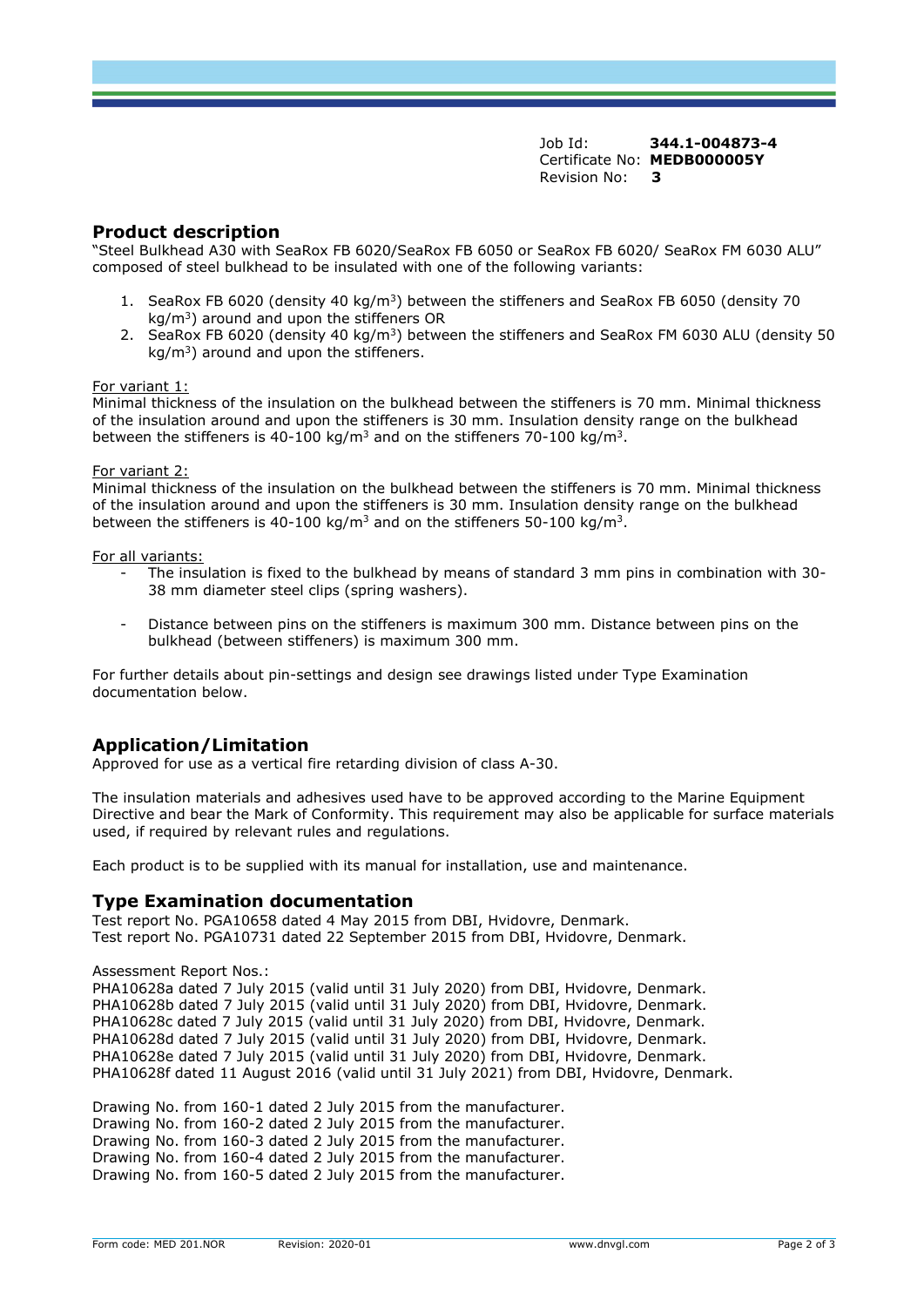Job Id: **344.1-004873-4** Certificate No: **MEDB000005Y** Revision No: **3** 

Drawing No. from 170-1 dated 8 July 2016 from the manufacturer. Drawing No. from 170-2 dated 8 July 2016 from the manufacturer. Drawing No. from 170-3 dated 8 July 2016 from the manufacturer. Drawing No. from 170-4 dated 8 July 2016 from the manufacturer. Drawing No. from 170-5 dated 8 July 2016 from the manufacturer.

### **Tests carried out**

Tested according to IMO 2010 FTP Code part 3.

## **Marking of product**

The product is to be marked with name and address of manufacturer, type designation, fire technical rating, the MED Mark of Conformity and USCG Approval Number if applicable (see first page).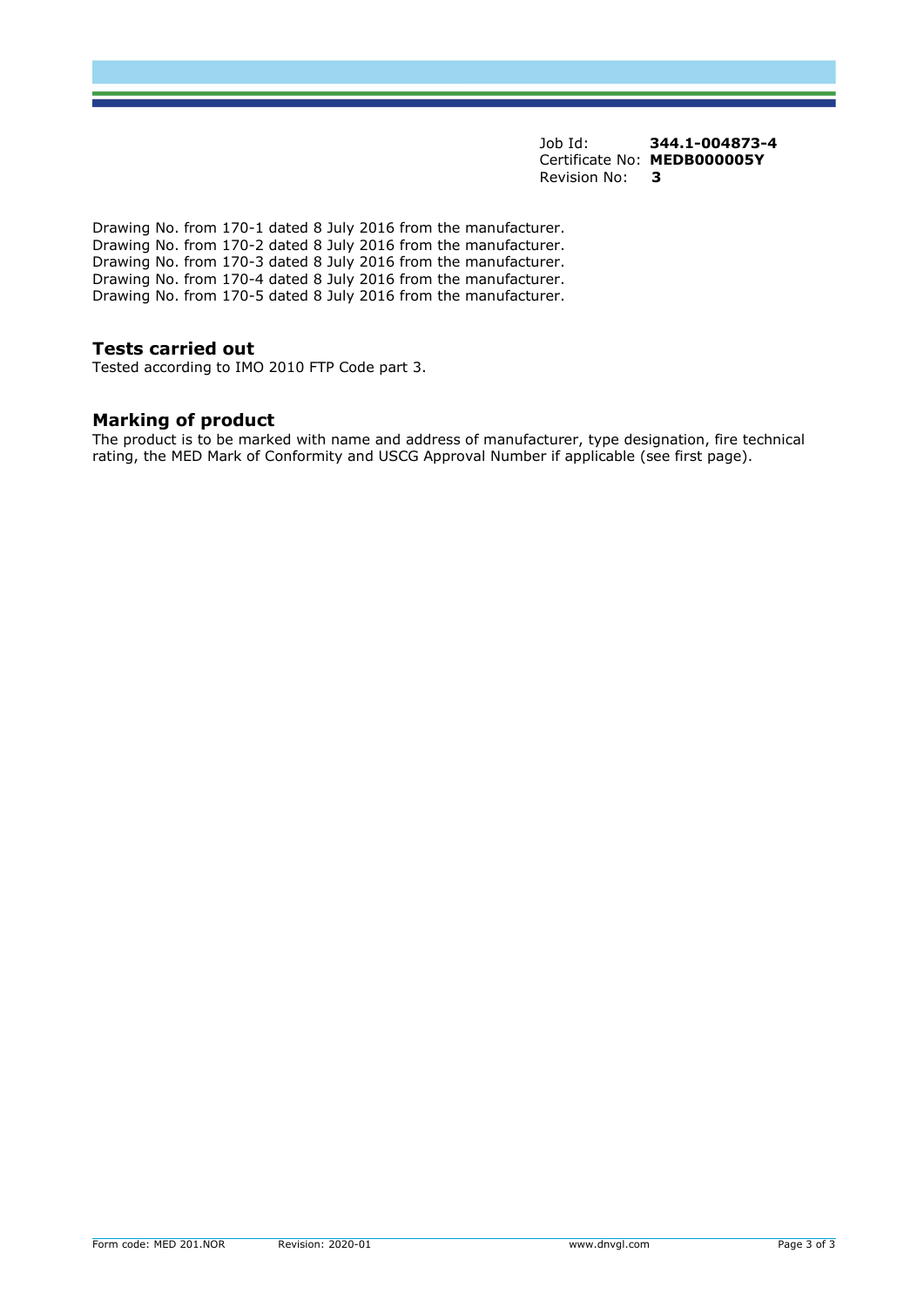









 $>100$  mm = 2 pin

All meassurements in mm

ø3 mm steel pin with washer



**Date: 2016/12/13**

## Subject: A-30 Bulkhead SeaRox FB 6020/ SeaRox FB 6050 ALU or SeaRox FM 6030 ALU